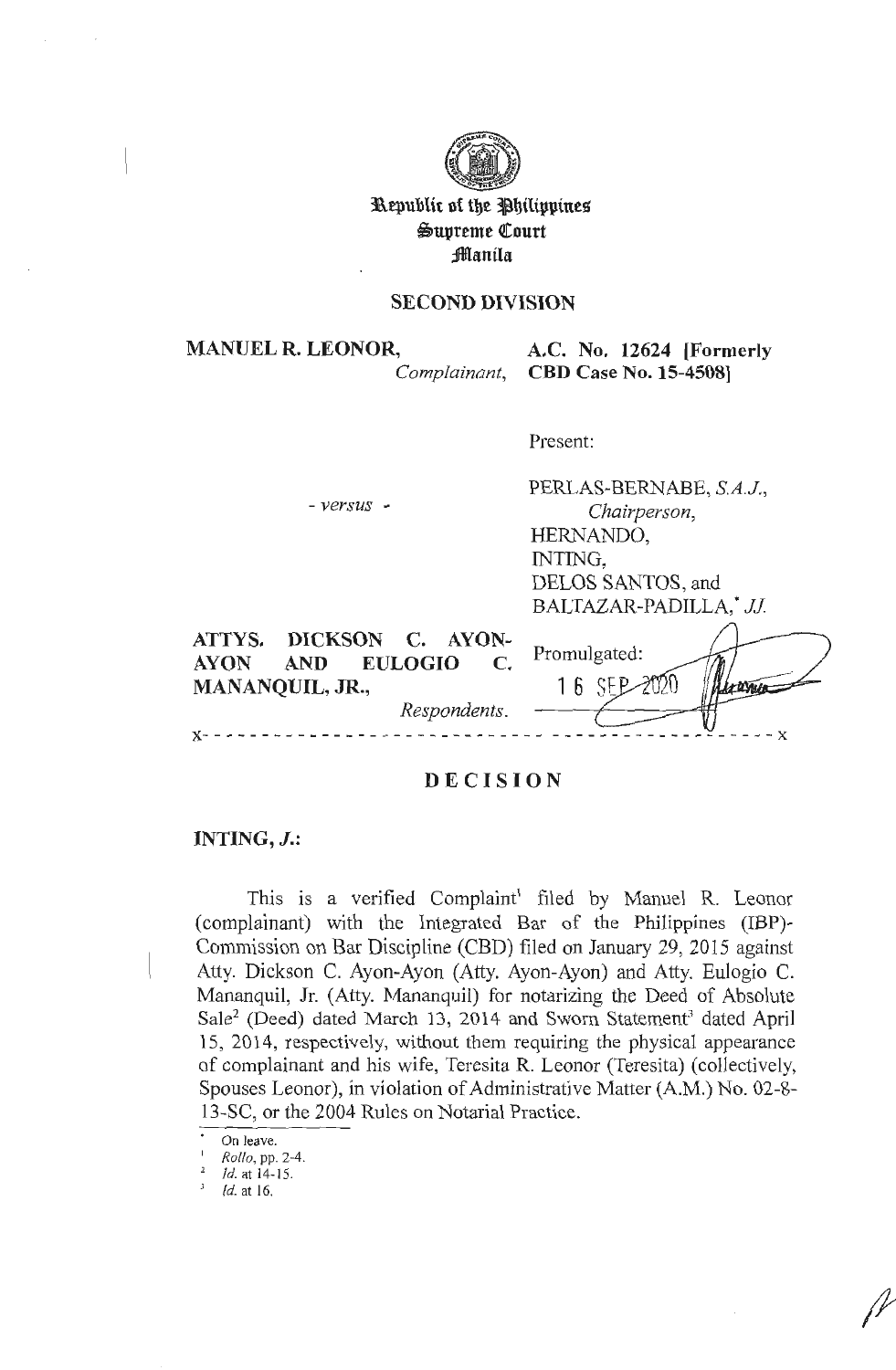*jl1* 

#### *The Antecedents*

Complainant is the registered owner of a parcel of land located in Project 6, Quezon City (subject property) covered by Transfer Certificate of Title (TCT) No. 46664.<sup>4</sup> Sometime in September 2013, he learned that a certain "Frederick Bonamy" (Bonamy) was in possession of a Deed of Absolute Sale (Deed) over the subject property allegedly signed by him and his wife, Teresita. Acting on this information, complainant personally informed Bonamy that the subject property, where he lives, was not for sale and that he and his wife, Teresita, did not sign any Deed involving the subject property.<sup>5</sup>

Sometime in June 2014, complainant discovered that the title over the subject property was cancelled, and a new one was issued in the name of Bonamy and his wife, Jane Anne C. Bonamy (collectively, Spouses Bonamy). The successful transfer of title to Spouses Bonamy was made possible by the registration of the Deed notarized by Atty. Ayon-Ayon on March 13, 2014<sup>6</sup> with the Registry of Deeds of Quezon City; and the Sworn Statement notarized by Atty. Mananquil on April 15,  $2014$ .<sup>7</sup> The names and purported signatures of Spouses Leonor appear in the questioned documents.<sup>8</sup>

Complainant averred that he neither signed the questioned documents nor appeared before Atty. Ayon-Ayon and Atty. Mananquil. Complainant further alleged that Teresita, on the other hand, did not and could not sign and appear before Atty. Ayon-Ayon and Atty. Mananquil considering that she was already residing in the United States of America since December 2013.<sup>9</sup>

Given the circumstances, complainant caused the annotation of his adverse claim on Bonamy's title. Also, he filed a Complaint-Affidavit<sup>10</sup> for Falsification and another Complaint<sup>11</sup> for Reconveyance of Title with Damages of the subject property against Spouses Bonamy. <sup>12</sup>

 $\mathbf{L}$ 

 $^{4}$  Id. at 180-184.

*<sup>5</sup>*Id. at 224.

 $\delta$  *Id.* at 15.

*<sup>1</sup>*Id. at 16.

Id. at 224.

 $9$  Id. at 224-225.

 $10$  Id. at 23-25.

 $11$  Id. at 17-22.

 $12$  Id. at 225.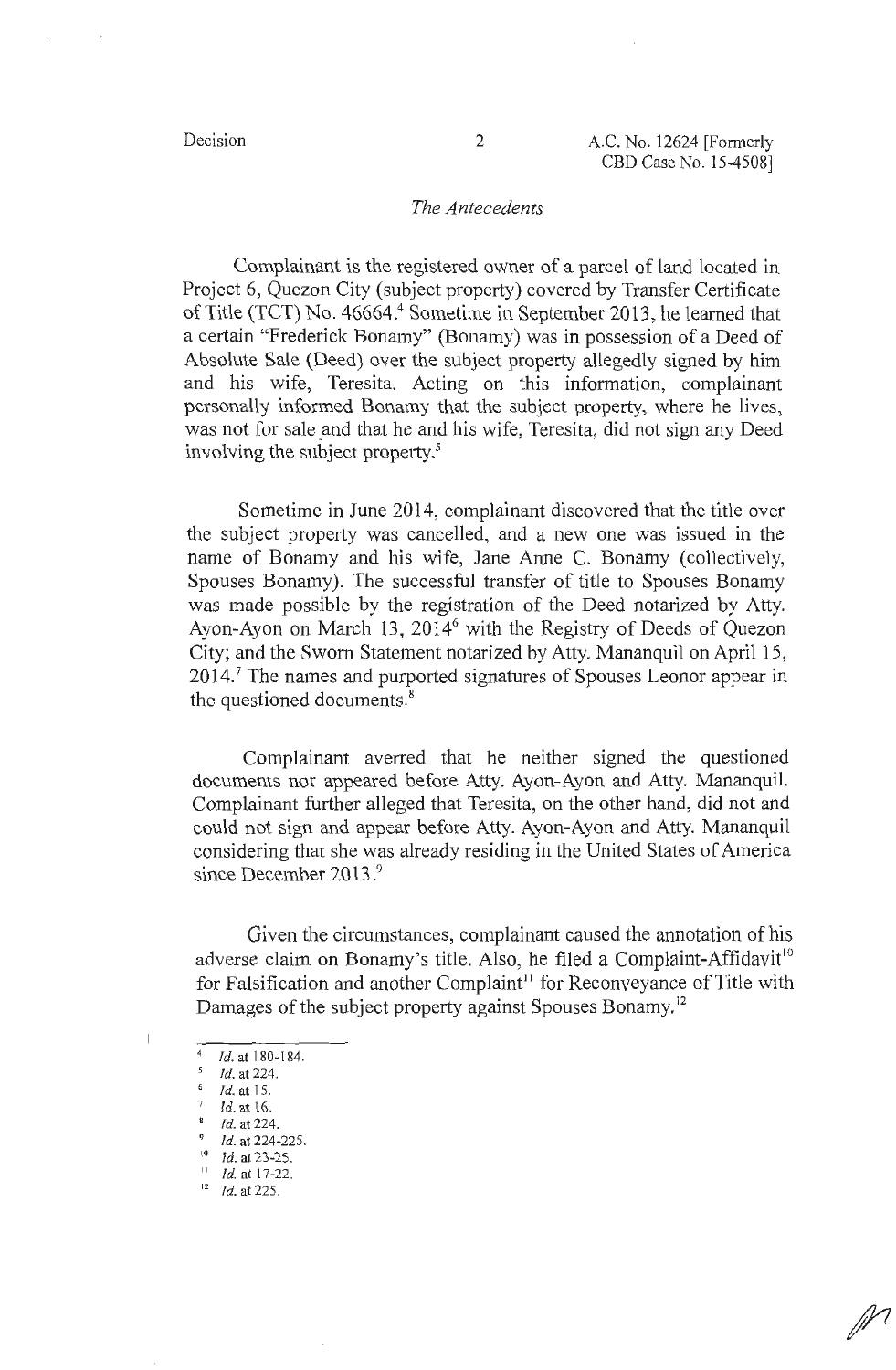f)

On January 29, 2015, complainant then filed a complaint for disbarment/disciplinary action against Atty. Ayon-Ayon and Atty. Mananquil with the IBP-CBD.

In his Answer to the Complaint-Affidavit,<sup>13</sup> Atty. Mananquil argued that he did not notarize the Sworn Statement. He attached a Certification<sup>14</sup> dated March 3, 2015 issued by the Office of the Clerk of Court (OCC)-Regional Trial Court (RTC), Caloocan City as proof that the Sworn Statement· was not among the documents submitted or reported by Atty. Mananquil. He likewise alleged that the signature appearing above his name in the Sworn Statement was not his as based on the specimen signatures on file with the OCC-RTC. He further alleged that sometime in December 2012, he discovered that unscrupulous persons had been using his name and notarial seal, and falsifying his signature as notary public in Caloocan City. In connection with the unscrupulous acts of those persons, he filed a criminal complaint against them with the Northern Metro Manila Criminal Investigation and Detection Team of Caloocan City.

On the other hand, Atty. Ayon-Ayon, in his Answer,<sup>15</sup> explained that the Spouses Leonor and Bonamy personally appeared before him to have the Deed notarized; that he and his staff inspected the questioned documents pertinent to the sale; that he requested the parties to submit proof of their identities; and that he asked the Spouses Leonor whether they voluntarily executed and signed the Deed. He argued that, at the time of the notarization, he ascertained the true identities of the sellers, herein Spouses Leonor.<sup>16</sup> Hence, he asserted that he did not commit any infraction of the 2004 Rules on Notarial Practice.

In Complainant's Position Paper,<sup>17</sup> he alleged that after verifying with the OCC-RTC Notarial Division of Caloocan City, he was able to confirm that the Sworn Statement was not, in fact, notarized by Atty. Mananquil; that the document number, page number, and book number therein indicated pertained to a different document found in Atty. Mananquil's notarial book.<sup>18</sup> Hence, he withdrew his complaint against Atty. Mananquil, but maintained his allegations against Atty. Ayon-Ayon.

 $\frac{12}{1}$  *Id.* at 55-57.

- $17$  Id. at 118-129.
- $^{18}$  Id. at 123.

 $13$  Id. at 31-32.

 $^{14}$  *Id.* at 35.

 $16$  Id. at 56-58.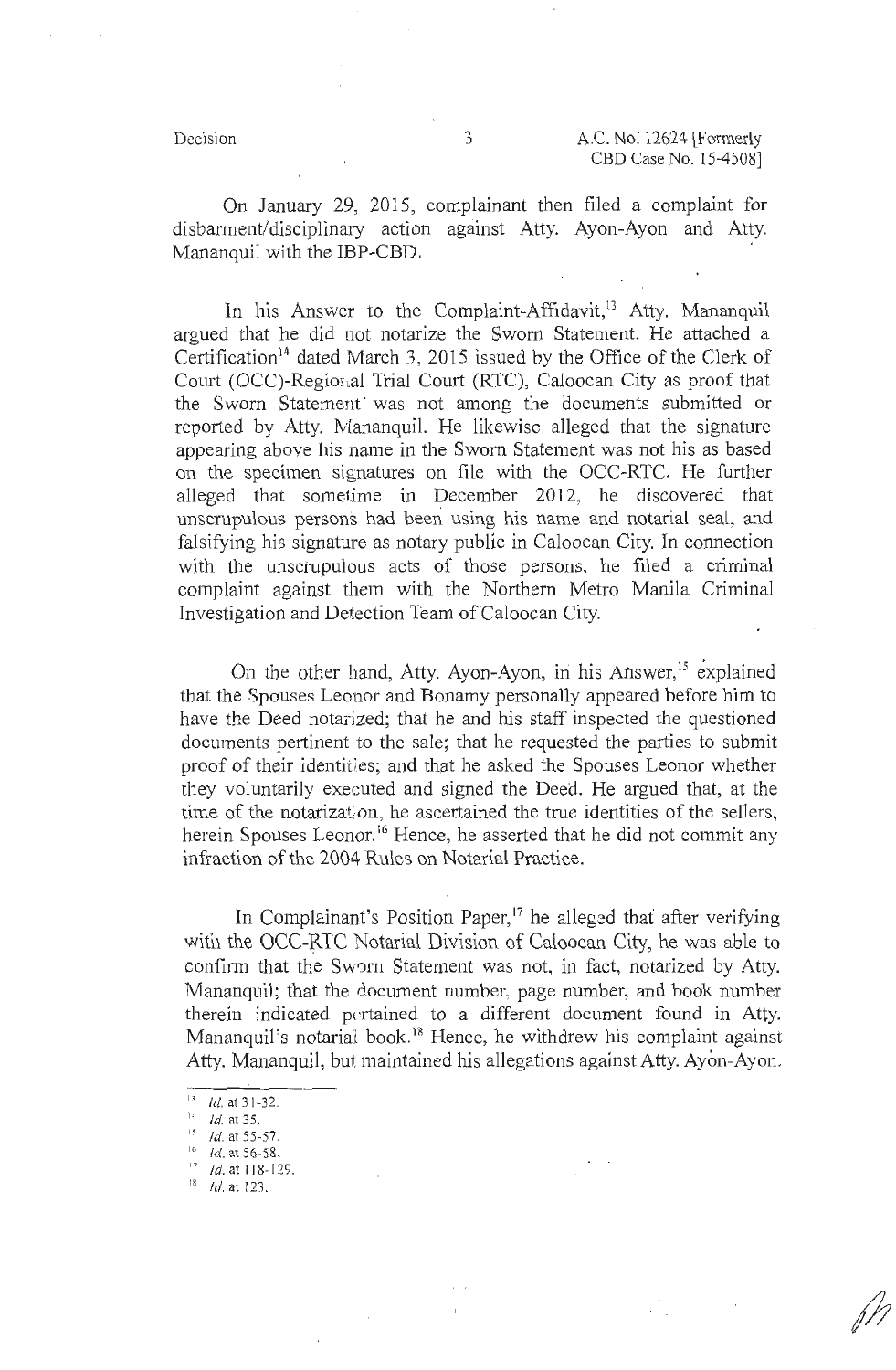*{fa* 

### *Report and Recommendation of the IBP-CBD*

On January 11, 2016, Investigating Commissioner Rico A. Limpingco (Investigating Commissioner Limpingco) submitted his Report and Recommendation<sup>19</sup> recommending that: (1) the complaint against Atty. Mananquil be dismissed; (2) Atty. Ayon-Ayon's notarial commission be revoked; and (3) that he be suspended from the practice of law for a period of three months for his negligence in the performance of his duty as a notary public.<sup>20</sup>

# *Resolution of the IBP-Board of Governors (BOG)*

On September 24, 2016, the IBP-BOG issued an Extended Resolution<sup>21</sup> adopting the findings of fact and recommendation of the Investigating Commissioner Limpingco dismissing the complaint against Atty. Mananquil, and further adopting the findings of fact and recommendation of the Investigating Commissioner Limpingco against Atty. Ayon-Ayon with modification as to the penalty to be imposed, to wit: (a) increasing the suspension from the practice of law for a period of six months; and (b) imposing disqualification on Atty. Ayon-Ayon from being commissioned as notary public for a period of two years. Further, the IBP-BOG likewise ordered Atty. Ayon-Ayon's current notarial commission, if any, revoked. $^{22}$ 

Aggrieved, Atty. Ayon-Ayon filed his Motion for Reconsideration of Resolution No. XXII-2016-530 dated September 24, 201 $[6]^{23}$  stating the following grounds, to wit:

I.

THE HONORABLE BOARD OF GOVERNORS COMMITTED A REVERSIBLE ERROR WHEN IT SAID THAT HEREIN RESPONDENT FAILED TO EXERCISE DUE DILIGENCE IN THE PERFORMANCE OF HIS DUTIES AS NOTARY PUBLIC.

<sup>&</sup>lt;sup>19</sup> *Id.* at 215-222.

<sup>20</sup>*Id.* at 22 1.

<sup>&</sup>lt;sup>21</sup> *Id.* at 223-236.

*<sup>11</sup> Id.* at 236.

 $^{23}$  Id. at 237-244.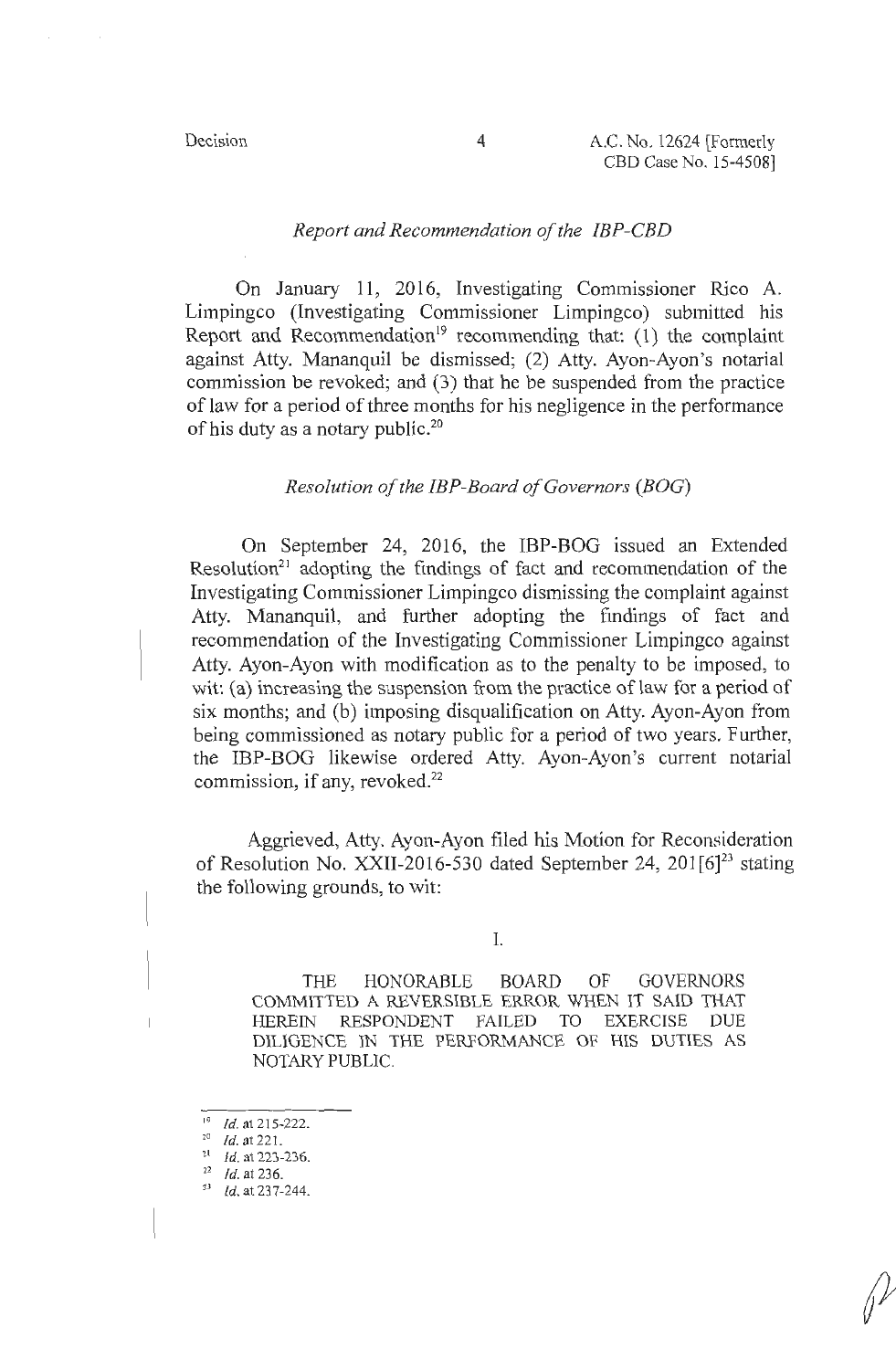/I

THE HONORABLE BOARD OF GOVERNORS COMMITTED A. REVERSIBLE ERROR WHEN THEY FAILED TO CONSIDER THE FACT THAT HEREIN RESPONDENT'S ACT OF REQUIRING THE SUPPOSED SELLERS TO PRESENT AND SUBMIT COPIES OF PROOFS OF THEIR IDENTITIES AS FAITHFUL AND SUBSTANTIAL COMPLIANCE OF HIS DUTY.

#### III.

ASSUMING *ARGUENDO* THAT HEREIN RESPONDENT IS LIABLE THE PENALTY TO BE IMPOSED SHOULD BE TEMPERED AND REDUCED CONSIDERING THAT HE NOTARIZED THE SUBJECT DEED OF SALE IN GOOD FAITH WITHOUT INTENTION TO CAUSE DAMAGE OR INJURY TO ANY PARTY.<sup>24</sup>

Then, Atty. Ayon-Ayon filed a Supplemental Motion for Reconsideration of Resolution No. XXII-2016-530 dated September 24,  $201 \cdot 6$ <sup>25</sup> alleging that the notarized document, in question, pertained only to the Deed which he attached to his answer to the complaint;<sup>26</sup> that the Deed attached to his answer did not contain any aiteration and/or intercalation as against the one submitted by the complainant that contain several intercalations, which were obviously done after its notarization without his knowledge and participation.<sup>27</sup>

On May 9, 2019, the IBP-BOG issued an Extended Resolution<sup>28</sup> absolving Atty. Ayon-Ayon of any administrative liability arising from the complaint considering that he performed all acts necessary and consistent with what was required under the Rules on Notarial Practice, *i.e.,* to ascertain the identities of the persons appearing before him prior to his notarization of the Deed, and that the alleged intercalations and alterations to the Deed were done after he notarized it.<sup>29</sup>

Per Office of the Bar Confidant, no motion for reconsideration or petition for review was filed as of September 2019.

- *n* Id.
- $^{28}$  Id. at 260-271.
- $^{29}$  Id. at 270-271.

 $^{24}$  *Id.* at 238-239.

 $1d.$  at 246-249.

 $^{26}$  *Id.* at 247.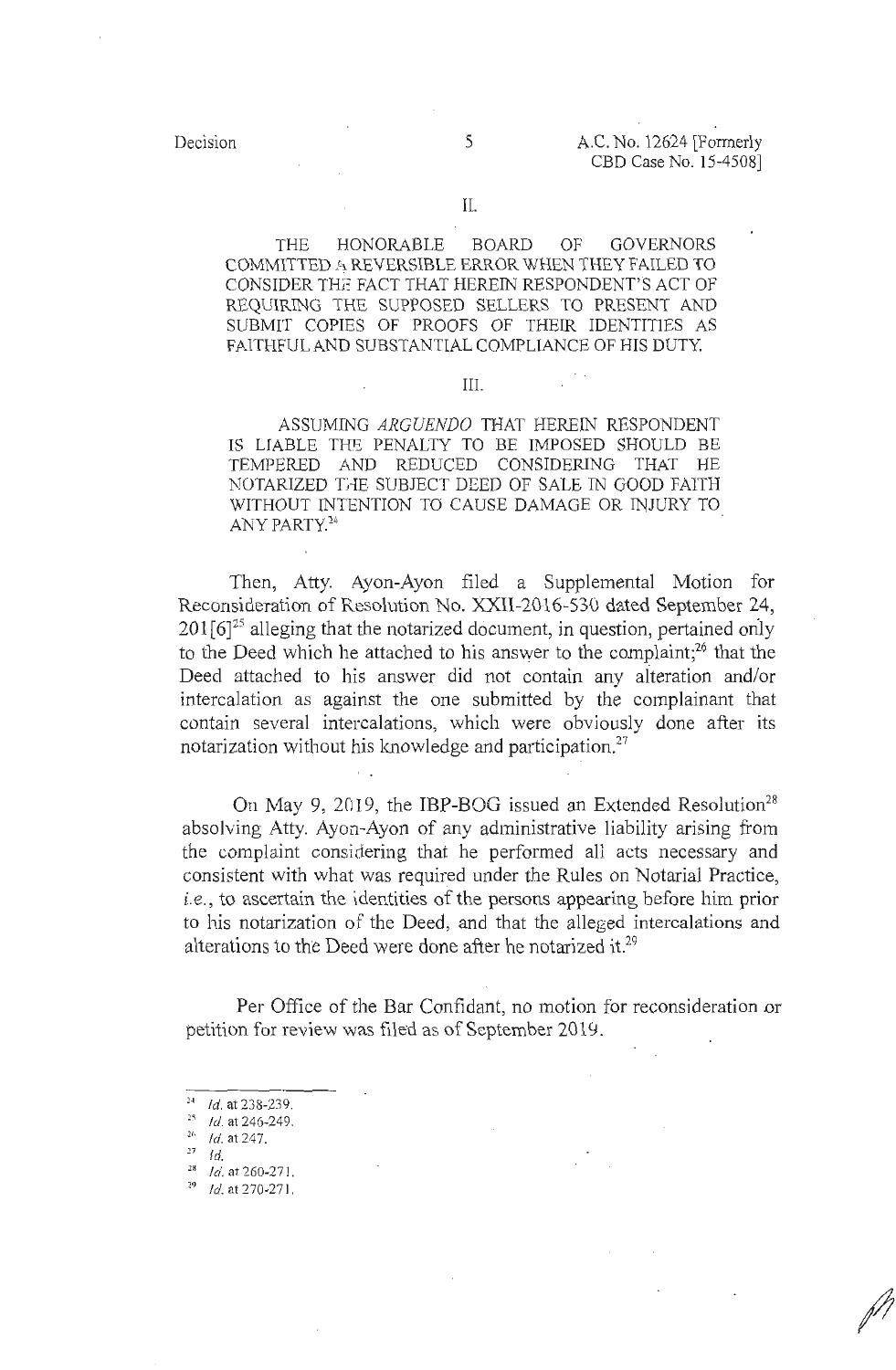/?I

### *Our Ruling*

The Court adopts the findings and approves the IBP-BOG's Extended Resolution dated September 24, 2016 dismissing the complaint against Atty. Mananquil. With respect to Atty. Ayon-Ayon, the Court adopts the findings and approves the Extended Resolution<sup>30</sup> dated May 9, 2019 reversing the prior resolution of the IBP-BOG, and dismissing the case against Atty. Ayon-Ayon on the ground that the latter had exhausted all means to determine the identities of the parties.<sup>31</sup>

Under Section 1, Rule II. of the 2004 Rules on Notarial Practice, provides that:

SECTION 1. *Acknowledgment.* - "Acknowledgment" refers to an act in which an individual on a single occasion:

(a) *appea,·s in person before the notary public and presents an integrally* , *:omplete instrument or document:* 

(b) is attested to be personally known to the notary public *or identified by the notary public through competent evidence of identity as defined by these Rules;* and

( c) *represenl.s to the notary public that the signature on the instrument or document was voluntarily affixed by him for the purposes stated in the instrument or document, declares that he has*  executed the ins<sup>+</sup>rument or document as his free and voluntary act *and deed, and, (;·he acts in a particular representative capacity, that he has the authority to sign in that capacity.* (Italics supplied.)

As correctly found by the IBP-BOG, Atty. Ayon-Ayon substantially complied with the provisions of the 2004 Rules on Notarial Practice, and he observed utmost care and diligence in the performance of his duty as notary public. $32$ 

First, the persons who appeared before Atty: Ayon-Ayon and claimed to be the sellers of the subject property were able to present the  $Deed.<sup>33</sup>$ 

 $10^{10}$  Id. at 260-271

 $1 d.$  at 270-271.

*\_; <sup>1</sup>*Id. at 267-268.

 $^{35}$  *Id.* at 208.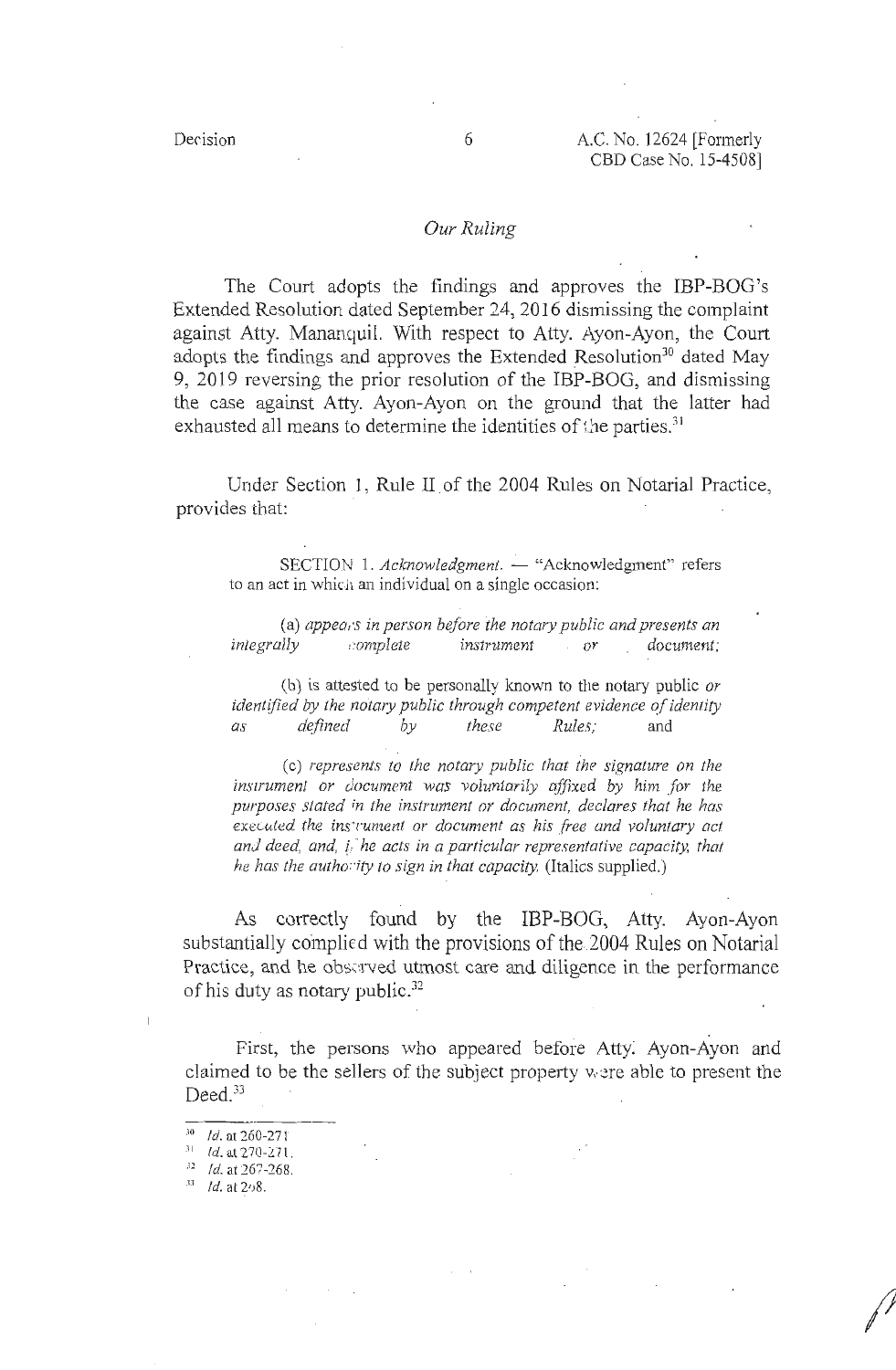;J;

Second, before Atty. Ayon-Ayon affixed his signature on the Acknowledgment and his notarial seal on the Deed, he required the persons appearing before him to present their respective identification cards, and the following were shown to him:

- (a) Unified Mclti-Purpose ID No. CRN-0003-6696782-9 issued in the name of Teresita Leonor;
- (b) Tax Identification Number 103-090-285 issued in the name of Manuel Leonor; and
- (c) Driver's License No.  $N09-75-024598$  issued in the name of Manuel Leonor.<sup>34</sup>

Third, the mentioned identification cards, presented by the persons who appeared before Atty. Ayon-Ayon, are considered competent evidence of identity pursuant to Section 12, Rule II of the 2004 Rules on Notarial Practice that provides that a "competent evidence of identity" refers to the identification of an individual based on at least one current identification docurnent issued by an official agency bearing the photograph and signature of the individual.<sup>35</sup>

In the present case, the identification cards presented by the persons who appeared before Atty. Ayon-Ayon were sufficient for him to reasonably believe that the persons were the same persons indicated as owners in the Deed.<sup>36</sup>

Lastly, the persons who appeared before Atty. Ayon-Ayon manifested that they voluntarily affixed their signatures on the Deed and even declared that they had executed it as their free and voluntary act and deed. $^{37}$ 

Equally important to note, the persons who appeared before Atty. Ayon-Ayon also pre:;ented an original copy of TCT No. 46664 of the subject property bearing the same names in the identification cards presented to him.<sup>38</sup> Thus, Atty. Ayon-Ayon is justified in believing that

 $\overline{\phantom{a}^{34} \phantom{a} Id.}$ 

 $35$  Id.

 $\frac{^{36}}{^{37}}$  *Id.* at 269.

 $\frac{38}{10}$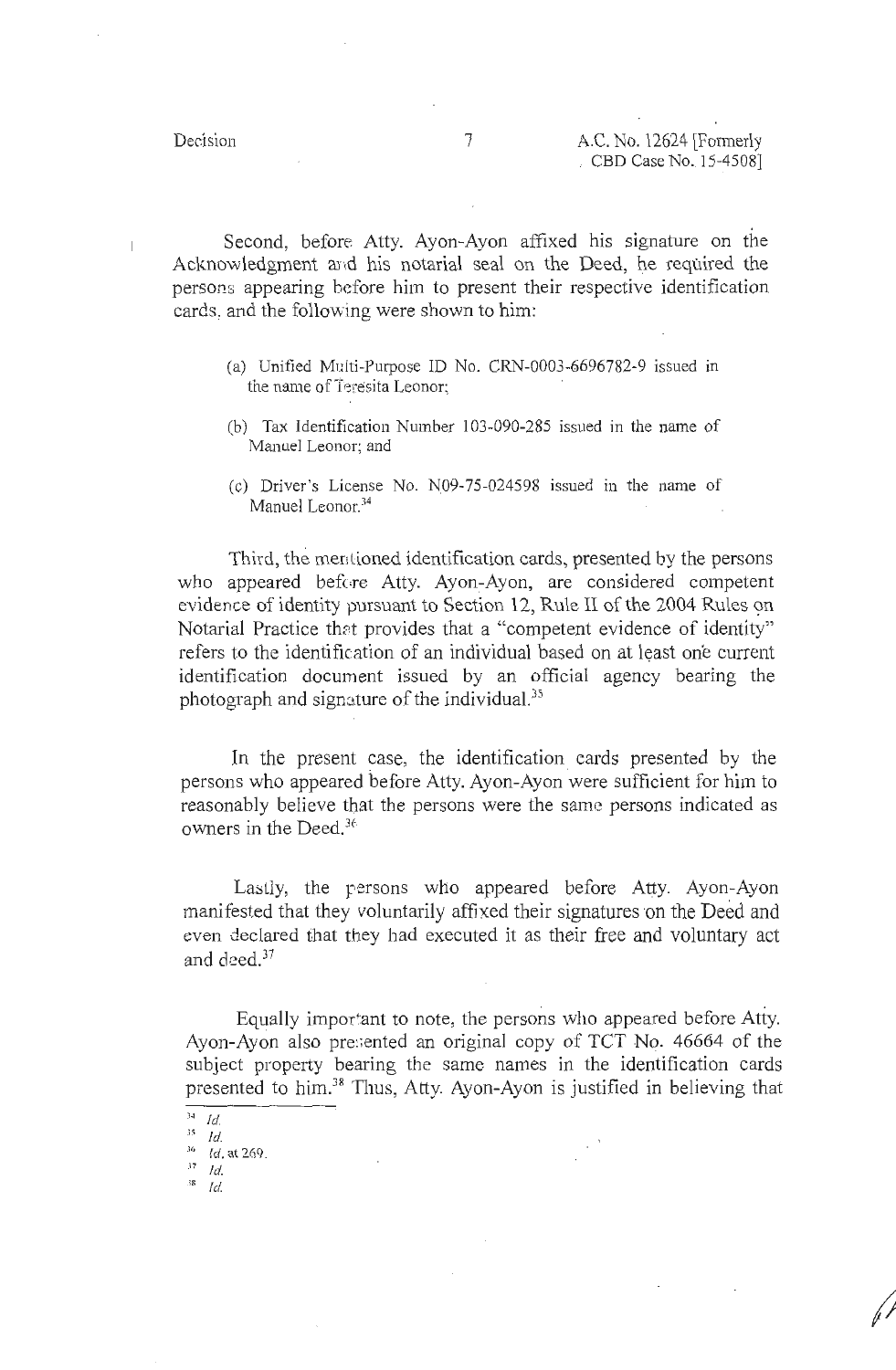ff!

the persons who appeared before him were the true owners of the subject property considering that they were able to present not only their respective identification cards, but also TCT No. 46664 of the subject property. As found by the IBP-BOG, Atty. Ayon-Ayon reasonably relied in good faith that the persons who appeared before him were indeed the persons that they purport to be.<sup>39</sup>

Further, in the Supplemental Motion for Reconsideration of Resolution No. XXII-2016-530 dated September 84,  $201[6]^{40}$  of Atty. Ayon-Ayon, he alleged that the Deed he notarized is attached to his answer to the complaint; and that the Deed he attached to his answer is different from what was submitted by the complainant and contains alterations and intercalations that were not present at the time of notarization, to wit:

"the abb; eviated word *''Sps."* placed before the name of FREDERICK BONAMY and the typewritten phrase *"and JANE ANNE* C. *BONA* 1*UY both"* which was included as one of the buyers were inserted after the deed of sale was already notarized, and the same were done without the knowledge and participation of herein respondent. "<sup>41</sup>

All told, Atty. Ayon-Ayon had indeed performed all acts necessary as required under the 2004 Rules on Notarial Practice to ascertain the identities of the persons who appeared before him prior to the notarization of the document. Also, the alterations and intercalations appearing on the Deed submitted by the complainant were made after the notarization of Atty. Ayon-Ayon.

**WHEREFORE,** the complaint for disbarment/disciplinary action against respondents Atty. Dickson C. Ayon-Ayon and Atty. Eulogio C. Mananquil, Jr. is **DISMISSED.** 

#### **SO ORDERED.**

 $1d$ . at  $270$ .

 $10$  Id. at 246-249.

 $^{4!}$  Id.